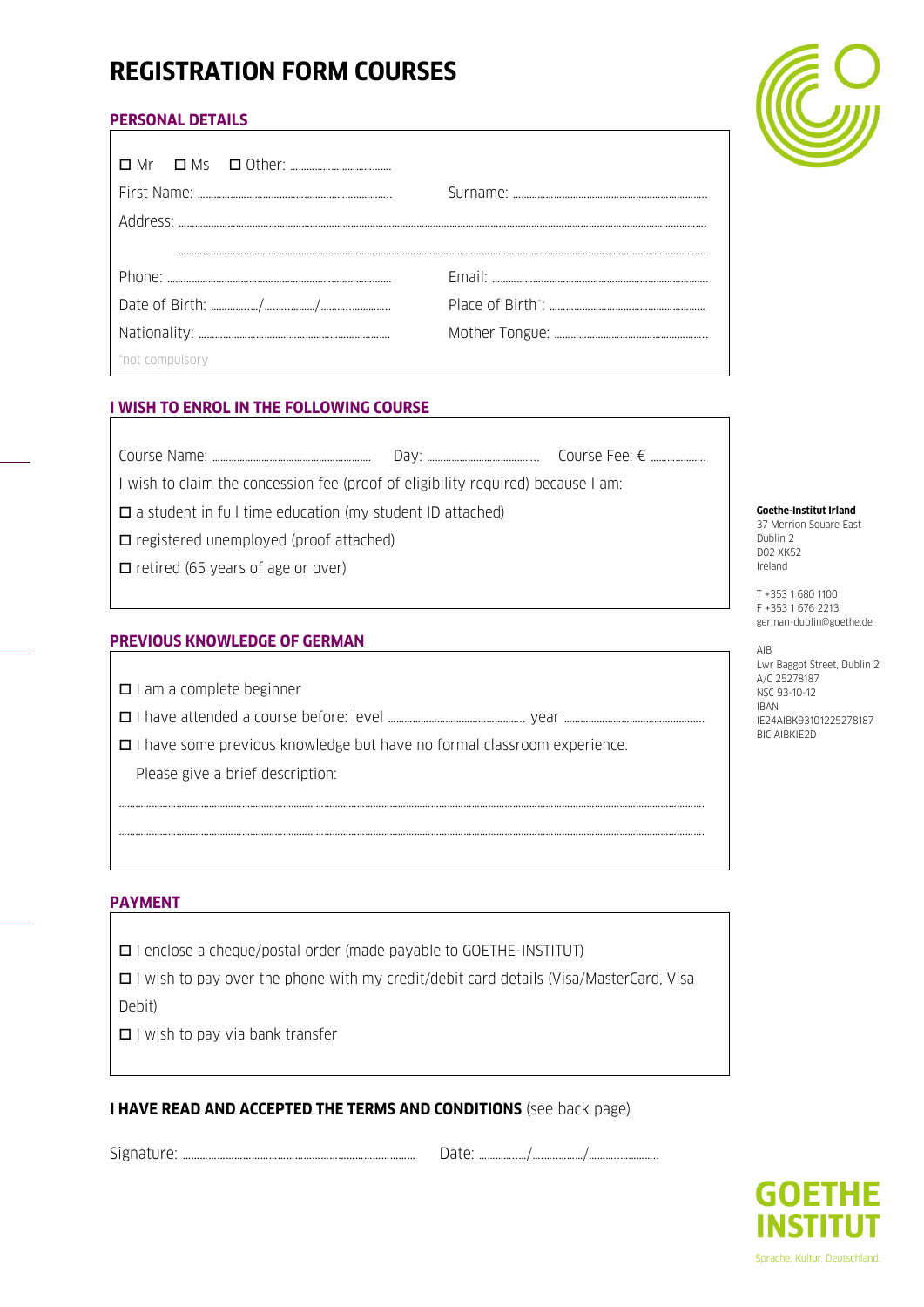# **REGISTRATION FORM COURSES**

#### **HOW TO ENROL**

**Beginners and students who have attended classes in the last semester:** may enrol by post, phone or in person (during office hours).

#### **New students who have some previous knowledge**

**of the language** are offered a placement test. You will find the enrolment times in our language brochure or on our website. If possible, please enrol in person.

Please enrol in time as places will be allocated on a first come, first served basis.

# **LANGUAGE OFFICE**

#### **Opening hours**

Monday to Thursday: 10am – 6.30pm Friday: 10am – 2pm Goethe-Institut Irland 37 Merrion Square East Dublin 2 D02 XK52 Telephone: +353 1 680 1110 Fax: +353 1 676 2213 Email: german-dublin@goethe.de www.goethe.de/irland

#### **NEWSLETTER**

 $\Box$  I wish to receive the 2-weekly newsletter of the Goethe-Institut to the email address stated above/or:

 $\Box$  I do not want to receive the newsletter

# **TERMS & CONDITIONS**

# **General Requirements**

With the exception of our courses for secondary school students, all our courses are designed for learners aged 18 years and over.

A teaching unit consists of 45 minutes.

Teachers may be changed when necessary during the term.

There will be no classes on Irish public or bank holidays and on 3 October (German national holiday). Generally, these courses take place on the Friday of that week.

Special Terms and Conditions apply to our German courses for Children. Please visit our website for further information.

## **Terms of Payment**

The payment of the course fee is due on enrolment. Early enrolment is advisable as places are limited. Places are only guaranteed once payment has been received.

We accept cheques made out to the Goethe-Institut, debit cards and credit cards (Visa/MasterCard) as well as payment by bank transfer.

If full payment is not received before the first lesson, the participant loses the right to participate in the course and the booking will be cancelled.

# **Course Fees**

The contractually binding fee is the fee stated in the price list current at the time of enrolment.

Unless stated otherwise, course books are not included in the course fee and must be purchased separately.

## **Course Level Assignment/Class Size**

Assessment of course level is based on the assessment test conducted prior to enrolment.

Our courses have generally a maximum of 18 participants. We reserve the right to cancel or postpone a course. In such circumstances we will offer the participants the opportunity to move to another course or to receive a full refund of the course fee.

Courses with less than 10 students may take place with a 10% reduction in teaching units.

#### **Change of course**

Transfers to another course level can be considered in the first three weeks after the commencement of the course after consultation with your class teacher. He/she will advise you on which class to move to.